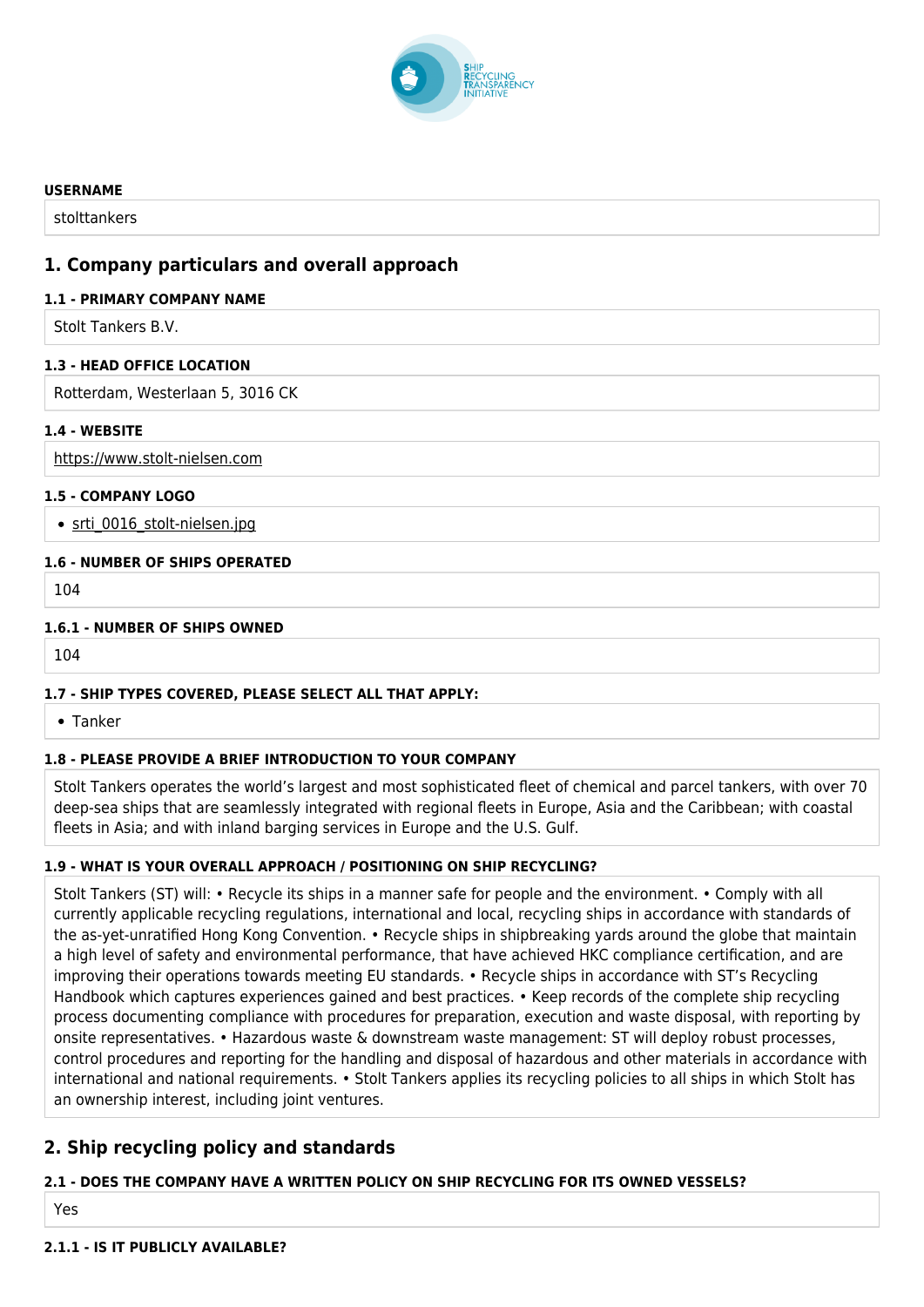# **2.1.3 - SINCE WHEN HAS THIS POLICY BEEN APPLIED?**

2006

# **2.1.4 - HOW MANY SHIPS DOES THE POLICY APPLY TO?**

 $25%$ 

# **2.2 - DOES THE COMPANY KEEP RECORDS OF SHIPS WHICH HAVE BEEN SENT FOR RECYCLING?**

Yes

# **2.3 - WHAT INTERNATIONAL CONVENTIONS AND PRINCIPLES DOES THE POLICY ADHERE TO?**

- Basel Convention on the Control of Transboundary Movements of Hazardous Wastes and Their Disposal (1992)
- EU Ship Recycling Regulation (2013)
- Hong Kong International Convention for the safe and environmentally sound recycling of ships (2009)
- OECD Guidelines for Multinational Enterprises (2011)
- Stockholm Convention on Persistent Organic Pollutants (2001)
- UN Global Compact

# **2.4 - DOES THE EU SHIP RECYCLING REGULATION APPLY TO THE COMPANY'S OWNED SHIPS?**

Yes

# **2.4.1 - HOW MANY SHIPS DOES THE REGULATION APPLY TO?**

 $25%$ 

# **2.5 - WHICH TOPICS DOES THE POLICY ADDRESS?**

- Environment
- Health and safety
- Labour and human rights
- Sub-contractors
- Downstream facilities for managing waste and hazardous materials
- Other (please specify)

# **2.5.1 - PLEASE COMMENT**

Stolt Tankers has a separate ant-corruption policy, which extends to the recycling process; all other topics are covered under the recycling policy.

# **2.6 - DOES THE POLICY CONTAIN RESTRICTIONS BASED ON GEOGRAPHY AND/OR RECYCLING METHODS?**

Yes

# **2.6.1 - PLEASE PROVIDE FURTHER DETAILS**

We restrict acceptable yards to those whose recycling methods and procedures comply with our policies, regardless of location. We have found that, in practice, yards in certain geographic areas tend not to comply with our policies.

# **2.7 - DOES THE COMPANY HAVE A WRITTEN POLICY FOR SELECTING A YARD OR BUYER FOR RECYCLING?**

Yes

# **2.7.1 - PLEASE PROVIDE FURTHER DETAILS INCLUDING A URL IF THE POLICY IS PUBLIC**

The selection process for yards is defined in our Recycling Handbook. It requires a detailed assessment process of prospective yards, including an onsite visit, to verify that the yards can in fact comply with our policies and required international and national regulations. While brokers may be used in the negotiation process, we will only negotiate with those yards that have first passed the physical/procedural compliance assessment. We do not sell to "cash buyers" who take over the yard selection role.

# **2.8 - DOES THE COMPANY MAKE SHIP RECYCLING PART OF THE COMPANY'S SUSTAINABILITY GOALS?**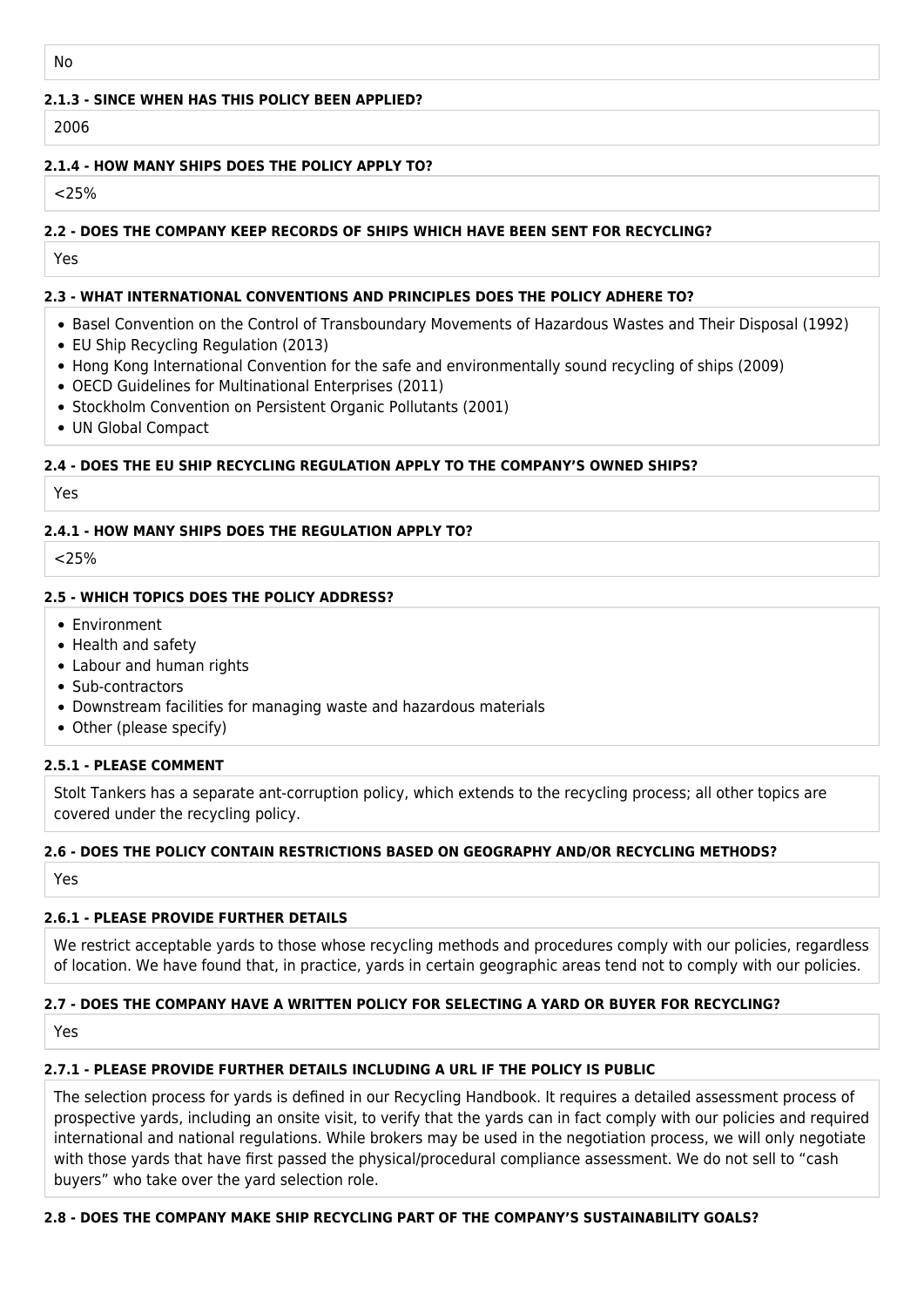# **2.10 - DOES THE COMPANY HAVE A SHIP RECYCLING STANDARD\* (OR SIMILARLY NAMED) IN FORCE?**

Yes

# **2.10.1 - FROM WHEN HAS THIS BEEN IN FORCE?**

2006

# **3. Policy for selling owned vessels for further trading**

# **3.1 - DOES THE COMPANY HAVE A POLICY TO PROMOTE RESPONSIBLE RECYCLING OF OWNED VESSELS SOLD FOR FURTHER TRADING?**

No

# **3.1.1 - PLEASE PROVIDE FURTHER DETAILS**

N/A

# **3.2 - DOES THE COMPANY IMPOSE LEGALLY BINDING COVENANTS OR OFFER COMMERCIAL INCENTIVES TO THE BUYER TO ENCOURAGE RESPONSIBLE SHIP RECYCLING?**

No

# **3.3 - DOES THE COMPANY TAKE STEPS TO PROMOTE RESPONSIBLE RECYCLING OF VESSELS CHARTERED FOR 5 YEARS AND OVER, RELEASED FOR REDEPLOYMENT OR RECYCLING?**

Never

### **3.4 - DOES THE COMPANY TAKE STEPS TO PROMOTE RESPONSIBLE RECYCLING OF VESSELS CHARTERED FOR 2 YEARS AND OVER RELEASED FOR REDEPLOYMENT OR RECYCLING?**

Never

# **3.5 - DOES THE COMPANY TAKE STEPS TO PROMOTE RESPONSIBLE RECYCLING OF VESSELS OWNED THROUGH JVS?**

Always

# **3.5.1 - PLEASE PROVIDE FURTHER DETAILS**

N/A

# **4. Ship recycling contract**

#### **4.1 - DOES THE COMPANY FOLLOW A STANDARD CONTRACT FOR THE SALE OF VESSELS FOR GREEN RECYCLING (E.G. RECYCLECON FROM BIMCO)?**

Never

# **4.2 - DOES THE CONTRACT INCLUDE AN EXPLICIT REQUIREMENT TO RECYCLE THE VESSEL AT A SPECIFIC SHIP RECYCLING FACILITY?**

Always

# **4.2.1 - PLEASE PROVIDE FURTHER DETAILS**

N/A

#### **4.3 - DOES THE COMPANY REQUIRE ACCESS TO THE SHIP RECYCLING FACILITY DURING THE RECYCLING PROCESS FOR ANY OF THE FOLLOWING? PLEASE SELECT ANY/ALL THAT MAY APPLY**

- Monitoring
- Control
- Performance follow-up

#### **4.4 - DOES THE CONTRACT REQUIRE COMPLIANCE WITH THE COMPANY'S WRITTEN POLICY ON SHIP RECYCLING?**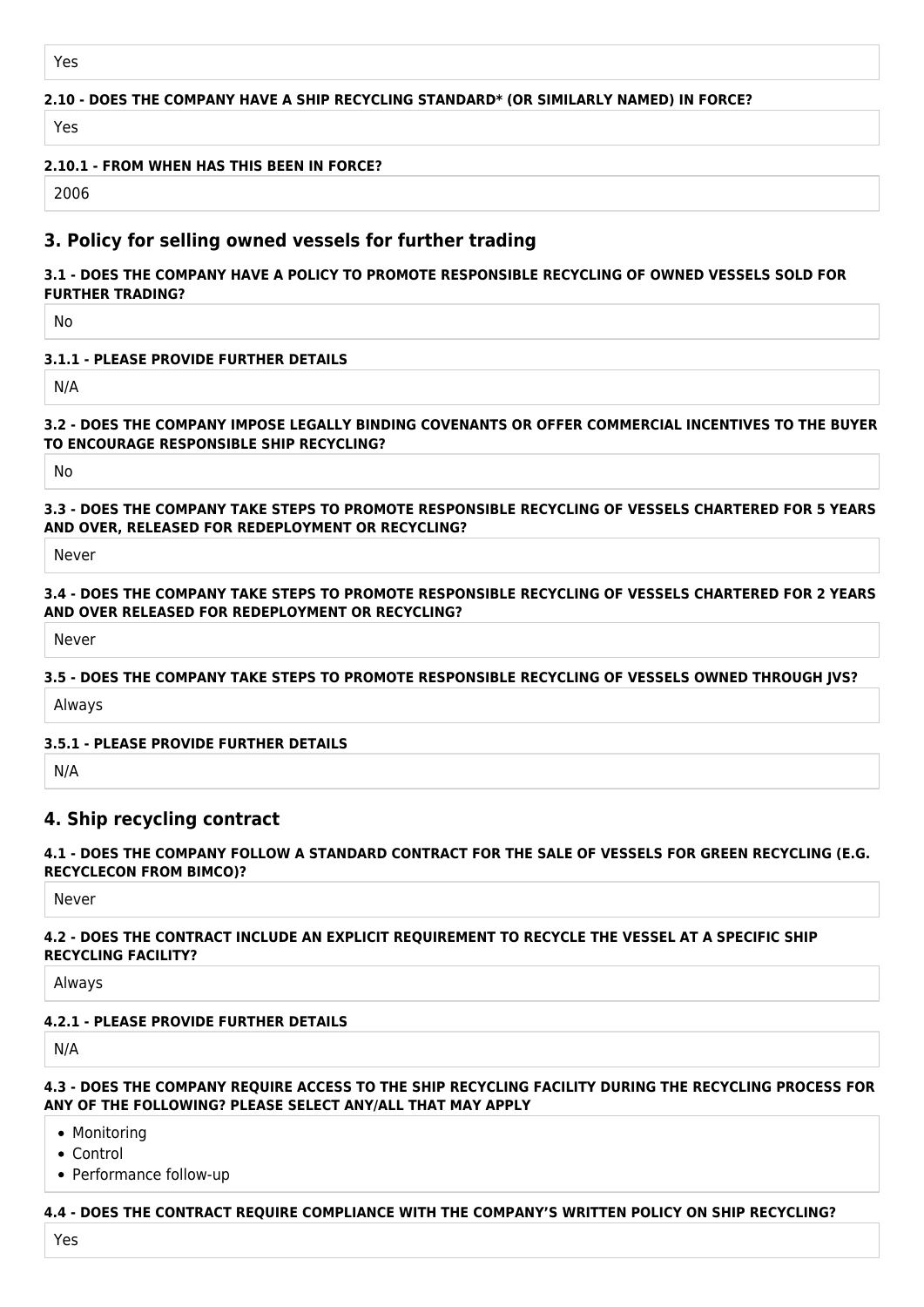### **4.5 - WHAT PROTECTION IS IN PLACE FOR THE SELLER TO ENSURE THAT MILESTONES CAN BE SET, THAT ACCESS TO THE SHIP AND MONITORING CAN BE MAINTAINED THROUGHOUT THE SHIP RECYCLING PROCESS?**

The MOA includes clauses requiring full access of the recycling process at all times, including the right for ST onsite representative to take photos and communicate directly with yard workers. Additionally, ST onsite representative can attend every yard operational and safety meeting; has access to all documentation and permits; can screen workers; is given a full overview of worker benefits.

# **5. Inventory of Hazardous Materials (IHM) and Ship Recycling Documentation**

# **5.1 - DOES THE COMPANY HAVE A SHIP RECYCLING PLAN FOR EACH VESSEL?**

Yes

# **5.2 - DOES THE COMPANY PROVIDE THE BUYER OR SHIP RECYCLER WITH A CLASS APPROVED IHM, AT THE TIME OF FINALISING THE SHIP RECYCLING CONTRACT?**

Always

# **5.3 - DOES THE COMPANY PROVIDE ALL RELEVANT SHIP CERTIFICATES, PLANS, PROCEDURES AND DOCUMENTS, TO ENABLE THE YARDS TO FOLLOW APPLICABLE SHIP RECYCLING GUIDELINES (AND THE RELEVANT STANDARDS FROM QUESTION 2.2. THAT THE COMPANY IS ALIGNED TO)?**

Always

# **5.4 - DOES THE COMPANY HAVE SPECIFIC REQUIREMENTS FOR HANDLING HAZARDOUS MATERIALS AS LISTED IN THE STOCKHOLM CONVENTION?**

Yes

# **5.4.1 - PLEASE PROVIDE FURTHER DETAILS**

IHM I is provided with suggestions of best handling. IHM II and III materials are reduced to a minimum before the ship arrives at the yard. Parts/supplies containing HM, typically spares & consumables (oils, chemicals, lamps, batteries) are transferred to other ships in ST fleet. We do require from the recycling facility: - Ship Recycling Facility Plan with HKC certified compliance by independent verifier. - Ship Specific Recycling Plan. We perform a Class survey (most frequently by DNVGL) at the last port before recycling to verify the ship's compliance with the above reports. Class issues a "Certificate Ready to Recycle in Compliance of the HKC" following this survey.

# **6. Implementation of the ship recycling policy and standard**

# **6.1 - DOES THE COMPANY REQUIRE THE SHIP RECYCLING FACILITY TO HAVE A HONG KONG CONVENTION STATEMENT OF COMPLIANCE ISSUED BY A CLASSIFICATION SOCIETY?**

Always

# **6.1.1 - PLEASE PROVIDE FURTHER DETAILS**

N/A

# **6.2 - DOES THE COMPANY CARRY OUT ADDITIONAL AUDITS TO VERIFY COMPLIANCE PRIOR TO RECYCLING?**

Always

# **6.2.1 - PLEASE PROVIDE FURTHER DETAILS**

ST uses its own detailed assessment criteria where 123 factors are rated and weighted to produce a final yard rating, with certain high-priority criteria (for people and the environment) able to generate a direct rejection.

# **6.3 - DOES THE COMPANY MONITOR YARD COMPLIANCE DURING THE RECYCLING PROCESS?**

Always

# **6.3.1 - PLEASE DESCRIBE HOW THE MONITORING TAKES PLACE (PLEASE SELECT ANY/ALL THAT MAY APPLY). THROUGH:**

Company representative on-site

# **6.3.2 - PLEASE DESCRIBE WHAT TOPICS THE MONITORING ADDRESSES (PLEASE SELECT ANY/ALL THAT MAY APPLY)**